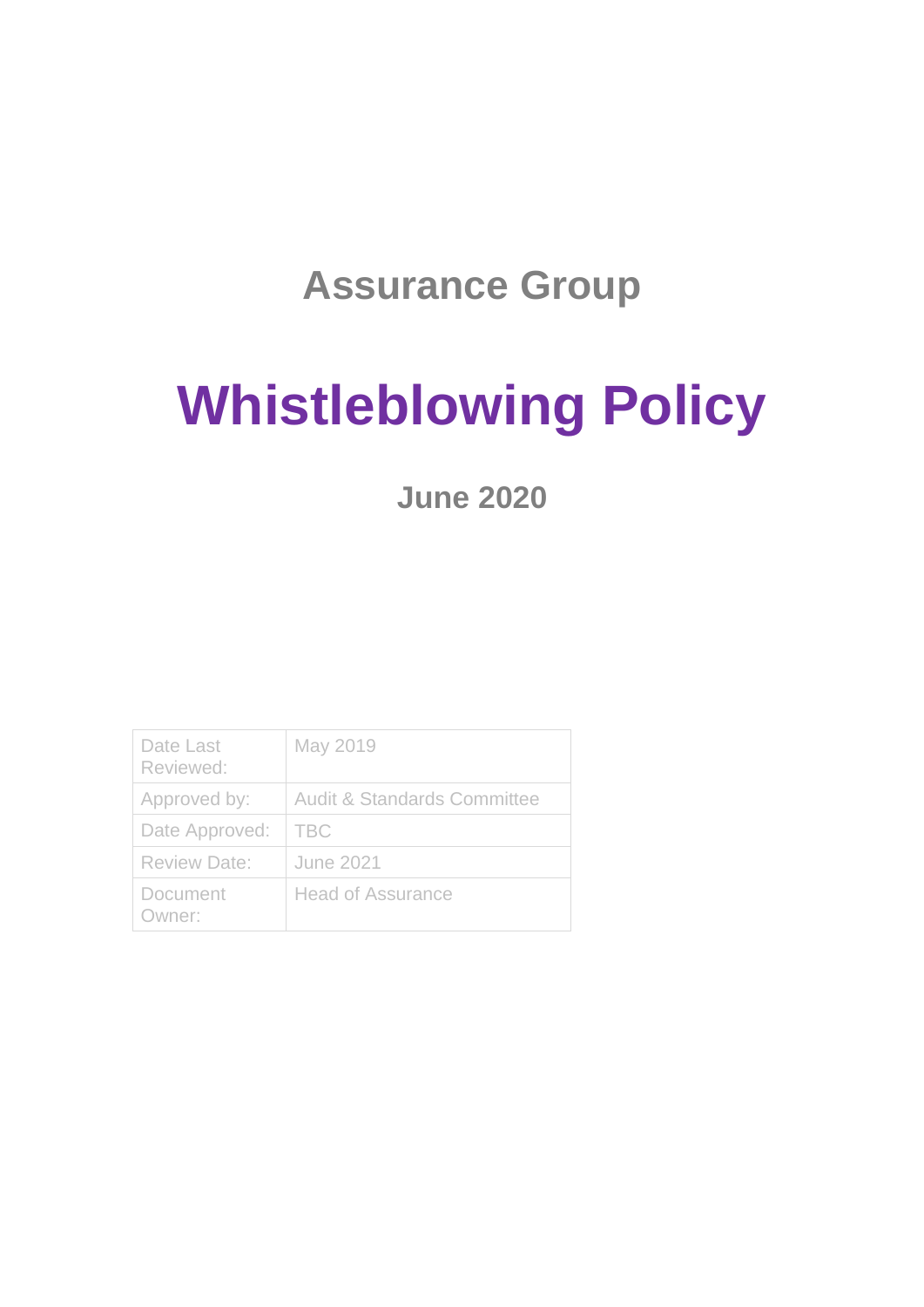#### **The Councils commitment to the Whistleblowing Policy**

This Whistleblowing Policy sets out the Council's commitment to ensuring compliance with the requirements of the Public Interest Disclosure Act 1998 as amended by the Enterprise and Regulatory Reform Act 2013. The council has designated the Monitoring Officer as the Whistleblowing Officer.

#### **What are the aims and requirements of this policy?**

The Council wishes to encourage and enable employees and persons providing services on behalf of or to the council to raise serious concerns within the Council rather than overlooking the issue or 'blowing the whistle' outside.

For that reason, this policy has been put in place to make sure that if you want to come forward and raise any concern within the remit of this policy, you can do so with confidence and without having to worry about being victimised, discriminated against or disadvantaged in any way as a result.

#### **Executive Summary**

Sometimes employees and those who contract with the council are the first to spot that something is wrong and putting the council and/or its residents at risk but are reluctant to act for fear of not being taken seriously, that their concerns may not be justified or that they may be victimised for speaking out.

Legislation is in place to protect those that raise legitimate concerns in the public interest and in the right way.

This policy sets out the concerns that are dealt with under the whistleblowing procedure, the way in which you may raise concerns and how the Council will respond to those concerns.

#### **Contents**

| <b>Title</b>                                     | Page No. |
|--------------------------------------------------|----------|
| What is Whistleblowing                           |          |
| Who is covered by this policy?                   | 1        |
| What types of actions are covered by the policy? | 1        |
| What is not covered by the policy?               | 2        |
| Protecting you                                   | 3        |
| How to raise a concern                           | 3        |
| How we respond to your concerns                  | 5        |
| Untrue Allegations                               | 5        |
| <b>Further Support &amp; Guidance</b>            | 5        |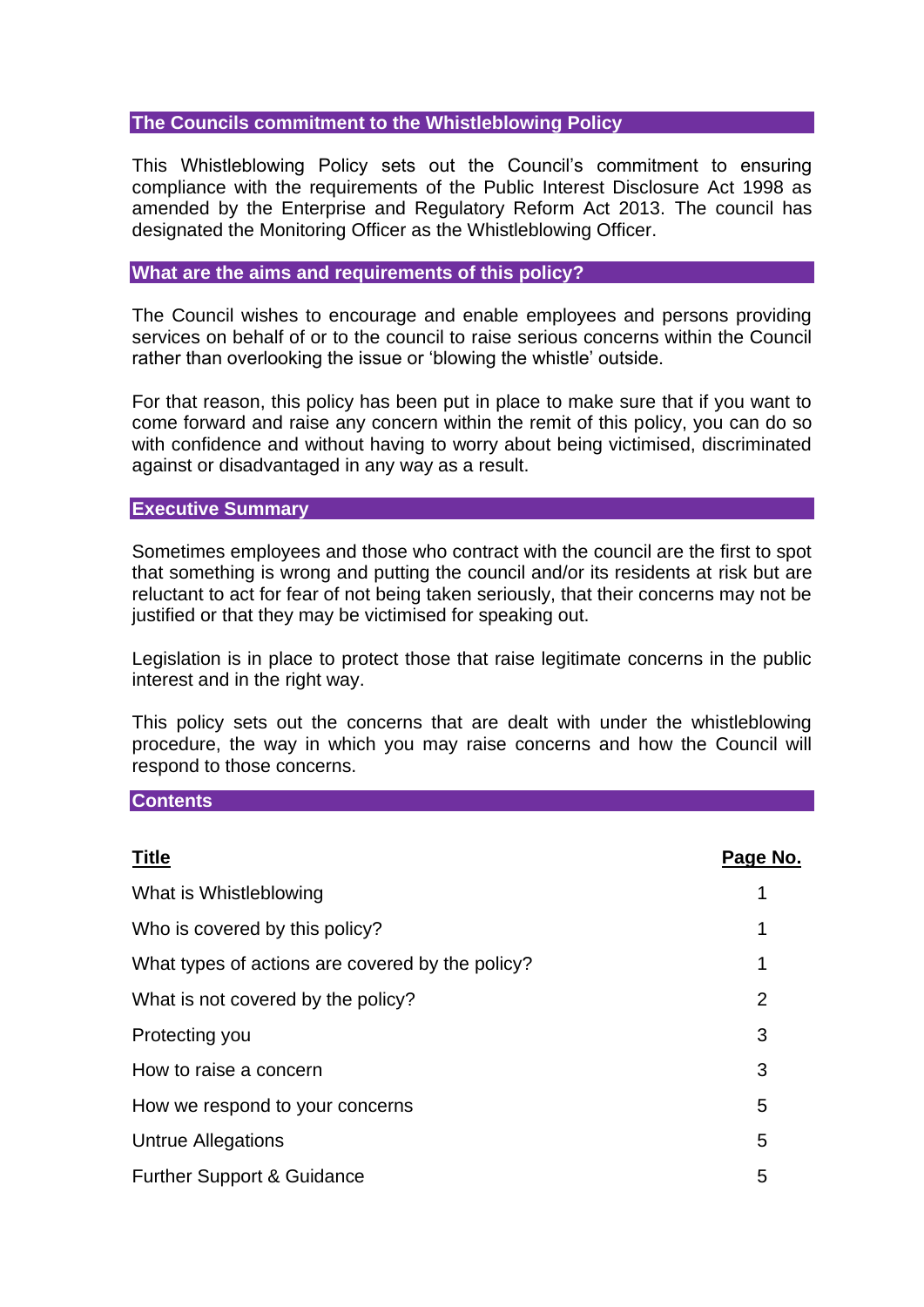## **Whistleblowing Policy**

It is our policy is to promote a culture of openness and a shared sense of integrity throughout the Council by inviting employees to act responsibly in order to uphold the reputation of the Council and maintain public confidence.

#### **What is whistleblowing?**

Whistleblowing is the reporting of suspected, or ongoing, wrongdoing at work.

We are committed to being open, honest and accountable. For this reason, concerns about malpractice and impropriety are taken very seriously. We want you to be able to raise any concerns that the interests of others and the Council (and therefore residents of Barking and Dagenham) are at risk, within the Council rather than overlooking the issue or 'blowing the whistle' outside.

This is because members of staff may be the first to spot anything that is seriously wrong within the council, however, they might not say anything because they think this would be disloyal, or they might be worried that their suspicions are not justified. They may also be worried that they, or someone, else may be victimised.

That is why we have produced this whistleblowing policy to help staff, including agency workers and contractors, to contact us with concerns. This policy has been put in place to make sure that if you want to come forward and raise any concern which you feel relate to illegal, improper or unethical conduct, you can do so with confidence and without having to worry about being victimised, discriminated against or disadvantaged in any way as a result.

#### **Who is covered by this policy?**

The whistleblowing policy applies to all staff including those in schools as well as anyone designated as casual, temporary, agency, contractors, consultants, authorised volunteers or work experience. It also covers those working for suppliers/providing services under a contract with the Council where this or an equivalent whistleblowing policy is in force.

To ensure your concern is treated as whistleblowing, you must identify yourself and the policy is in place to encourage this. We will consider anonymous allegations, but it is less likely that we will investigate and achieve a successful outcome.

#### **What types of action are covered by the policy?**

The policy is intended to deal with serious or sensitive concerns about wrongdoings that are in the public interest – referred to as public interest disclosures. Your concern may be about members of staff, people who work directly for the Council, suppliers, or people who provide services to the public for us.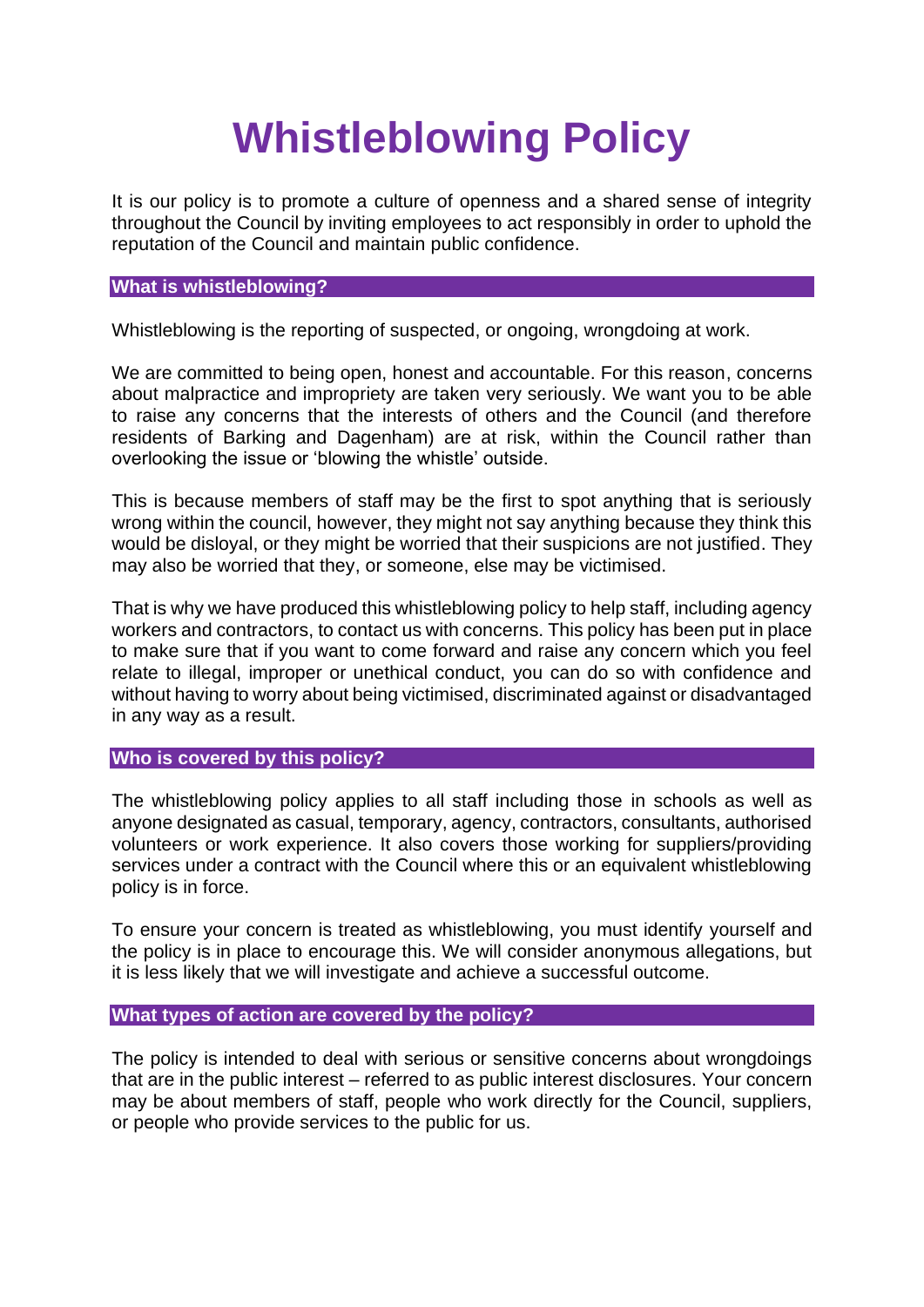When you raise a concern under the whistleblowing policy it must be in the reasonable belief that it is in the public interest to do so. We may ask you to sign a declaration to ensure you understand this principle.

Examples of concerns that may be in the public interest are suspected, or ongoing actions, that fall into the following categories: (the list of actions under each category is not exhaustive)

#### **Criminal Offences**

- Misuse of Council funds or Improper or unauthorised use of Council money
- Other fraud or corruption
- Bribery
- An unlawful act
- A person abusing their position for any unauthorised use or for personal gain

#### **Failure to comply with legal obligations**

- A person deliberately not keeping to a Council policy, official code of practice or any law or regulation
- A person being discriminated against because of their race, colour, religion, ethnic or national origin, disability, age, sex, sexuality, class or home life

#### **Actions which endanger the health or safety of any individual**

- Service users, children or students, particularly children and adults in our care being mistreated or abused
- Any other danger to health and safety

#### **Actions which cause damage to the environment**

• The environment being damaged (for example, by pollution)

#### **Actions which are intended to conceal any of the above**

• Other wrongdoing including instances where attempts have been made to conceal or cover up wrongdoing

#### **What is not covered by the policy?**

You cannot use this policy to deal with serious or sensitive matters that are covered by other procedures, for example:

- Staff complaints about their contract of employment as these are dealt with through our Grievance or Managing Performance at Work procedures. Customers' complaints about our services as these are dealt with through our Corporate Complaints Procedure.
- Allegations against Councillors; these should be sent in writing to: Monitoring Officer, Law & Governance, London Borough of Barking and Dagenham, Barking Town Hall, 1 Town Square, Barking IG11 7LU. Write "Private and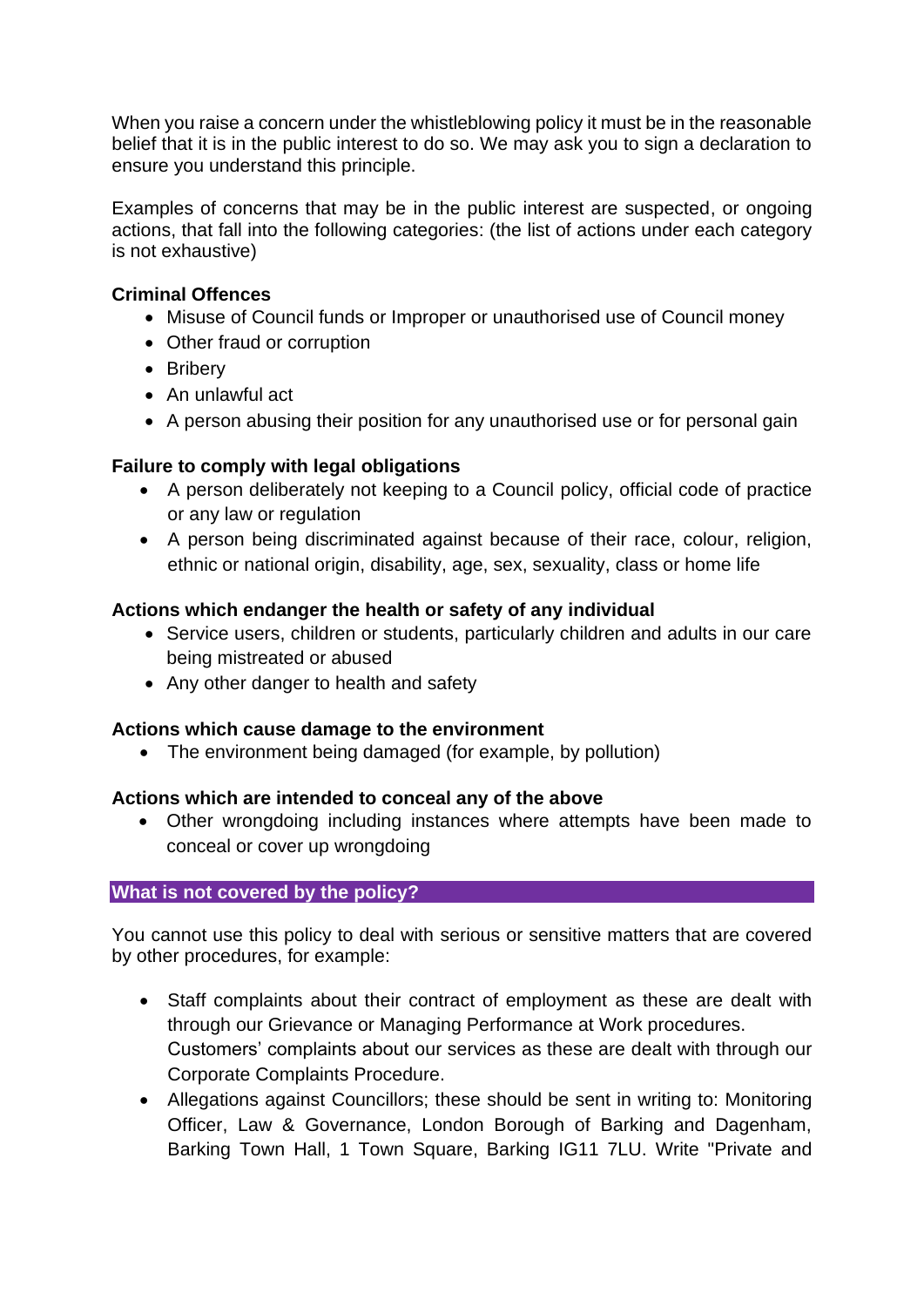Confidential" on your envelope. Alternatively, a complaint form and other information is available at: [https://www.lbbd.gov.uk/council/councillors-and](https://www.lbbd.gov.uk/council/councillors-and-committees/councillors/complaints-about-councillors/how-to-complain-about-a-councillor/)[committees/councillors/complaints-about-councillors/how-to-complain-about](https://www.lbbd.gov.uk/council/councillors-and-committees/councillors/complaints-about-councillors/how-to-complain-about-a-councillor/)[a-councillor/](https://www.lbbd.gov.uk/council/councillors-and-committees/councillors/complaints-about-councillors/how-to-complain-about-a-councillor/) 

You also cannot use this policy to raise issues that have already been settled through other procedures, for example, matters previously resolved under the Council's Disciplinary Rules procedures.

#### **Protecting you**

If your allegation is true, you have nothing to fear. But we understand that deciding to blow the whistle is not easy.

When you make a protected disclosure, you have the right not to be dismissed, victimised or subjected to any other detriment. Therefore, we will not tolerate any harassment or victimisation of a whistleblower and will treat such actions as a serious disciplinary offence which will be dealt with under the council Disciplinary Procedure.

We will do our best to protect your identity and keep your concerns confidential if this is what you want.

There may be occasions when you will need to provide statements of evidence for us to conclude the investigation. In this case, we will not reveal your name or position without your permission or unless we must do so by law; for example, if the evidence is required in Court then your anonymity may be subject to the decision of the Courts.

If you work for the Council, you should also know that any allegation you make will not influence, or be influenced by, any unrelated disciplinary action against you or any redundancy procedures that may affect you.

#### **How to raise a concern**

The earlier you raise a concern, the easier it will be to take effective action. You should first raise your concern with your immediate Supervisor or Manager (obviously, this will depend on the seriousness and sensitivity of the matter, and who is suspected of the wrongdoing). Alternatively, you may also raise concerns with your Director. Concerns that involve financial malpractice should always be raised with Officers within the Assurance Group.

Please note that any concerns that relate to professionals who:

- Behaved in a way that has harmed a child, or may have harmed a child;
- Possibly committed a criminal offence against or related to a child; or
- Behaved towards a child or children in a way that indicates he or she would pose a risk of harm if they work regularly or closely with children.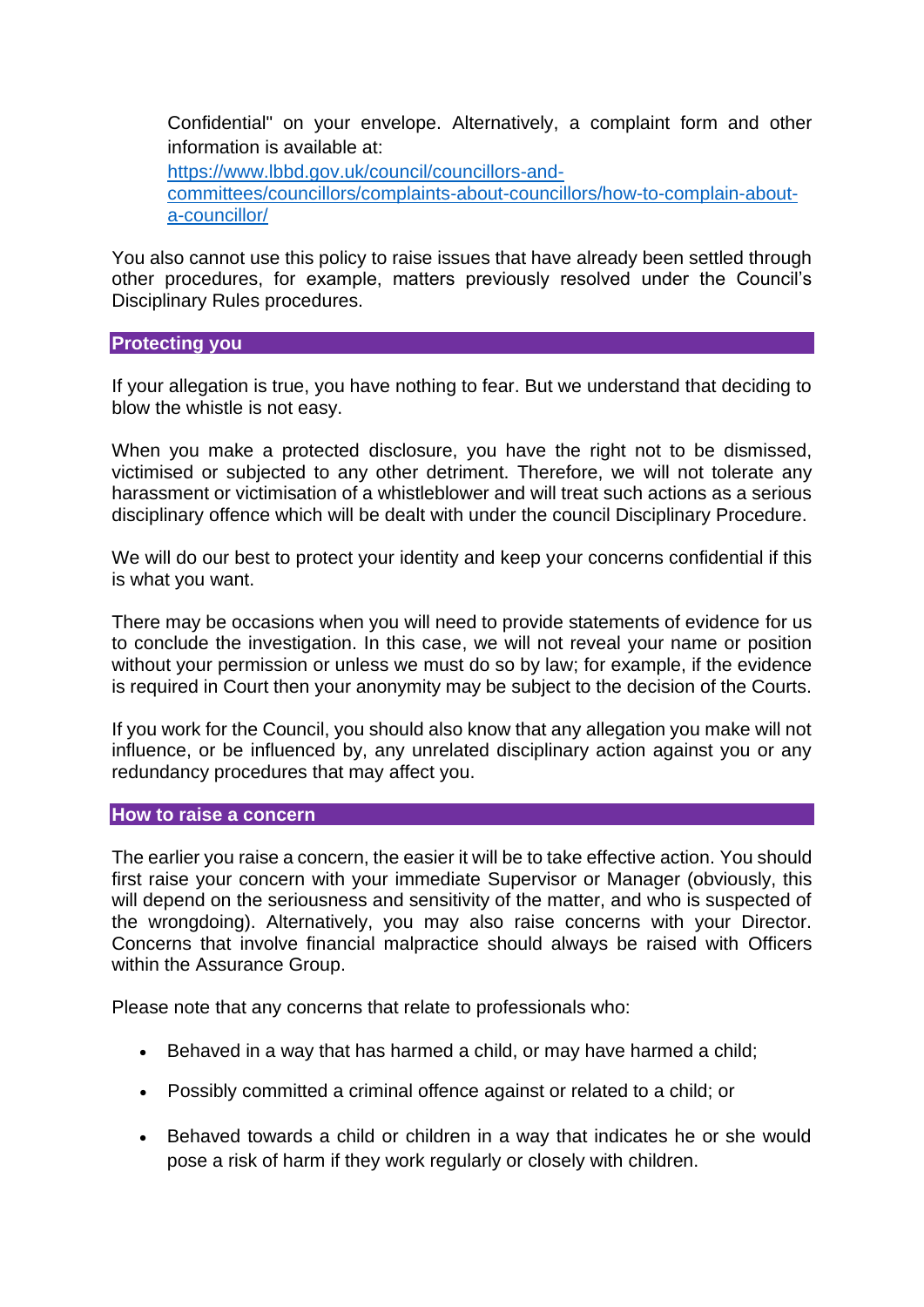Will need to be referred to the Local Authority Designated Officer (LADO) in Children Services: [lado@lbbd.gov.uk](mailto:lado@lbbd.gov.uk) who will determine if a specific child protection investigation is required.

If you prefer, or you do not work for the Council, you can contact the Assurance Group directly in any of the following ways:

- By writing to the Assurance Group at London Borough of Barking and Dagenham, 2nd Floor Barking Town Hall, 1 Town Hall Square, Barking IG11 7LU (write 'Private and Confidential' on your envelope)
- By phoning the Whistleblowing line on 020 8227 2541. You can leave a confidential voice-mail message 24 hours a day.
- By sending an e-mail to: [Whistle.Blowing@lbbd.gov.uk](mailto:Whistle.Blowing@lbbd.gov.uk)

To maintain confidentiality, you are advised not to copy other people into your message to the whistleblowing mailbox.

If for, whatever reason, you feel your concerns cannot be reported by way of the above reporting options, you can contact the council's Whistleblowing Officer:

• Monitoring Officer, Law & Governance, London Borough of Barking and Dagenham, Barking Town Hall, 1 Town Square, Barking IG11 7LU (write 'Private and Confidential' on your envelope)

If you are putting your concerns in writing it is best to give as much information as possible, such as:

- The reason why you are concerned about a situation
- any relevant names, dates, places and so on
- Background information
- What you personally witnessed or extent to which you have experienced the problem. If possible, you should provide documentary evidence.

You are strongly encouraged to raise your concerns in one of the ways set out above, but if you feel you are unable to raise the matter internally, or feel unsatisfied with any action we take, you could contact our external auditor, the National Audit Office or contact an organisation called Protect - *formerly Public Concern at Work for*  independent advice and support. Protect can be contacted via the following means:

#### **Address:**

The Green House 244-254 Cambridge Heath Road London E2 9DA

**Telephone:** Protect Advice Line: 020 3117 2520 (\*Option 1)

**Email:** Protect Advice line: [whistle@protect-advice.org.uk](mailto:whistle@protect-advice.org.uk)